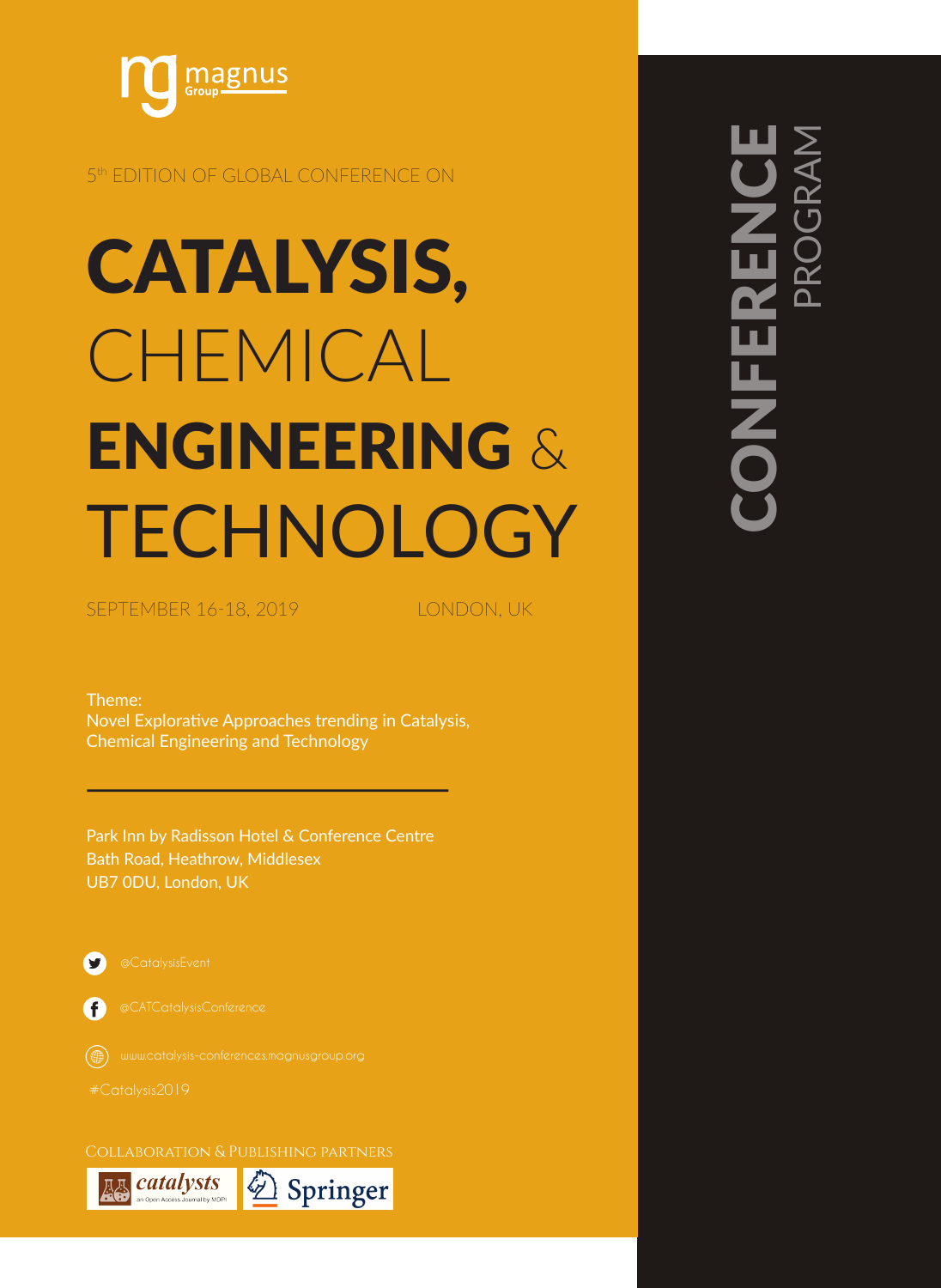|                              | Day 1 : September 16, 2019 (Monday)                                                                                                                                                    | @ Atlantis1 |
|------------------------------|----------------------------------------------------------------------------------------------------------------------------------------------------------------------------------------|-------------|
| 08:00-08:40                  | Welcome Coffee and Registrations                                                                                                                                                       |             |
| Moderator                    | Edward N. Brothers, Texas A&M University at Qatar, Qatar                                                                                                                               |             |
| 08:40-09:00                  | Introduction                                                                                                                                                                           |             |
| <b>Keynote Presentations</b> |                                                                                                                                                                                        |             |
| 09:00-09:40                  | Tilte: Design of metal single-site zeolite catalysts for application in industrial and<br>environmental catalysis<br>Stanislaw Dzwigaj, Sorbonne Université-CNRS, France               |             |
| 09:40-10:20                  | Title: In-Situ TEM studies of chemically-complex alloy catalysts<br>Reza Shahbazian-Yassar, University of Illinois, USA                                                                |             |
| 10:20-11:00                  | Title: From sequential chemo-enzymatic approach to integrated hybrid catalysis: Concept<br>and examples<br>Froidevaux Rénato, Institut Charles Viollette - University of Lille, France |             |
|                              | <b>Group Photo</b>                                                                                                                                                                     |             |
| 11:00-11:20                  | <b>Coffee break</b>                                                                                                                                                                    | @ Foyer     |
|                              |                                                                                                                                                                                        |             |
| 11:20-12:00                  | Title: Catalysis in segmented flow from lab scale to production<br>Claude De Bellefon, University of Lyon, France                                                                      |             |
| <b>Oral Presentations</b>    |                                                                                                                                                                                        |             |
| Sessions on:                 | Catalysis for Energy   Nano materials   Catalysis for Renewable Sources   Microbial Technology  <br><b>Advances in Catalysis</b>                                                       |             |
| Session<br>Chairs:           | Stanislaw Dzwigaj, Sorbonne Université-CNRS, France<br>Reza Shahbazian-Yassar, University of Illinois, Chicago                                                                         |             |
| 12:00-12:20                  | Title: Hydrogen from clean biogas. A proof of concept of integrated process<br>Angelo Vaccari, Alma Mater Studiorum- Università di Bologna, Italy                                      |             |
| 12:20-12:40                  | Title: Room temperature reduction of carbon dioxide using localized surface plasmon<br>energy<br>Renu Sharma, National Institute of Standards and Technology (NIST), USA               |             |
| 12:40-13:00                  | Title: Catalytic hydrogen release from Amine-Boranes<br>Ashfaq Bengali, Texas A&M University at Qatar, Qatar                                                                           |             |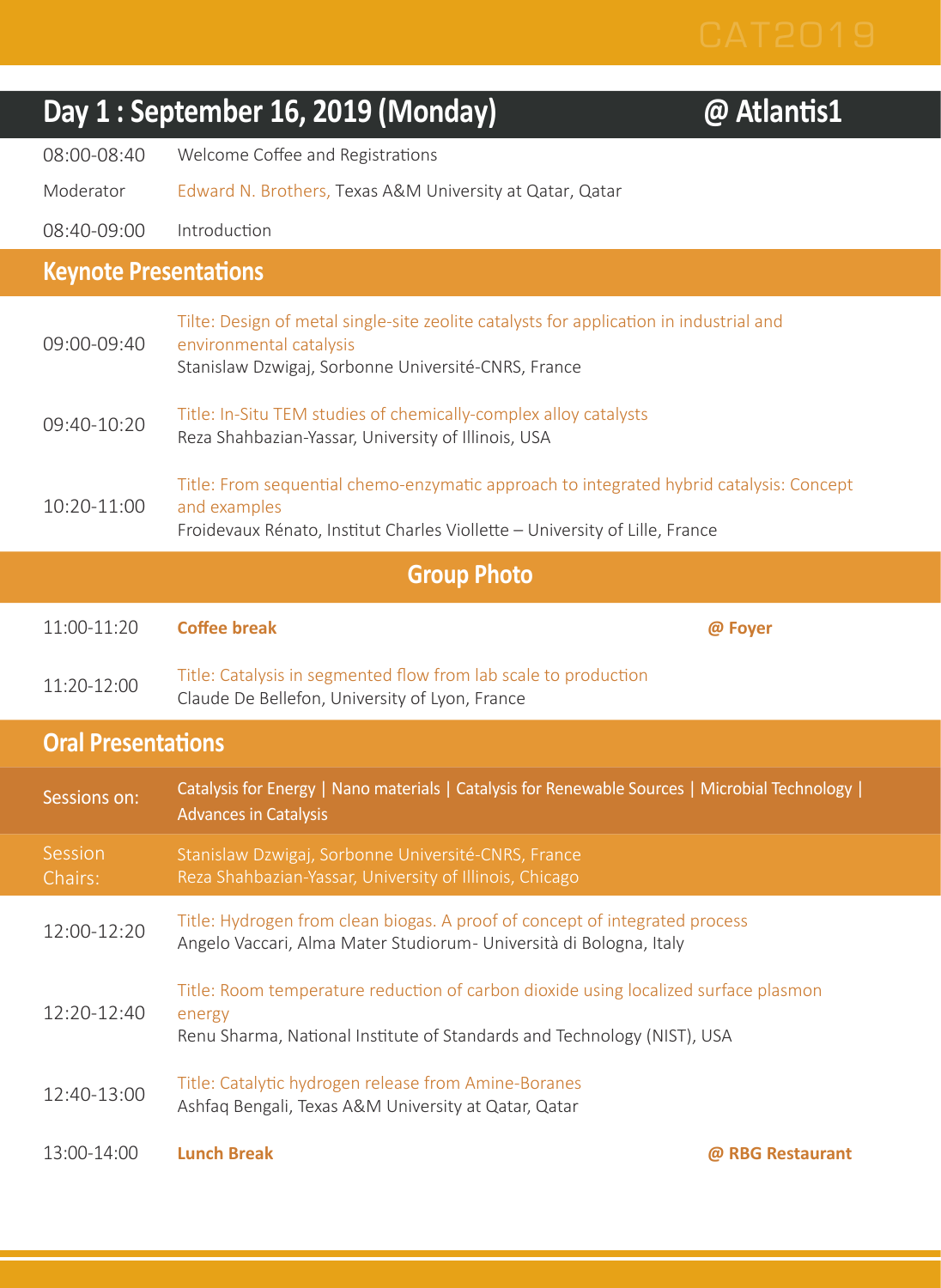| 14:00-14:20 | Title: Production of hydrogen by catalytic partial dehydrogenation of a commercial fuel for<br>HT-PEM fuel cell applications<br>Garcia Garrido Rafael, Université de Montpellier, France                     |  |
|-------------|--------------------------------------------------------------------------------------------------------------------------------------------------------------------------------------------------------------|--|
| 14:20-14:40 | Title: Catalyst and support materials in energy storage systems<br>Annukka Santasalo-Aarnio, Aalto University, Finland                                                                                       |  |
| 14:40-15:00 | Title: Catalytic CO <sub>2</sub> valorisation to building block molecules<br>Soyeb Pathan, Hamad Bin Khalifa University (HBKU), Qatar                                                                        |  |
| 15:00-15:20 | Title: Designing photocatalyst nanostructure for enhanced photon-to-conversion efficiency<br>and hydrogen production<br>Mohamed Nawfal Ghazzal, Université Paris-Sud, France                                 |  |
| 15:20-15:40 | Title: Chemistry of graphene: Adsorption of CO at pristine, doped and defected supported<br>graphene<br>Luca Vattuone, Università degli Studi di Genova, Italy                                               |  |
| 15:40-16:00 | Title: Diesel fuel adulteration issues in Nigeria<br>Oyinkepreye Lucky Bebeteidoh, Newcastle University, United Kingdom                                                                                      |  |
| 16:00-16:20 | <b>Coffee Break</b><br>@ Foyer                                                                                                                                                                               |  |
| 16:20-16:40 | Title: Effect of the electronic State of Cu, Ag, and Au on diesel soot abatement<br>Maria Griselda Corro Hernandez, Benemerita Universidad Autonoma de Puebla, Mexico                                        |  |
| 16:40-17:00 | Title: Auto-thermal reforming of biogas to syngas: Thermodynamic optimization for low<br>CO <sub>2</sub> emissions<br>Xuejing Chen, Tsinghua University, China                                               |  |
| 17:00-17:20 | Title: Rapid, ionic-liquid mediated catalytic conversion of lignocellulosic Sunn hemp fibres<br>to biofuel precursors<br>Saikat Chakraborty, Indian Institute of Technology Kharagpur, India                 |  |
| 17:20-17:40 | Title: Study on biogas dry reforming using Ni catalysts and impurity effects<br>Yuchen Gao, Tsinghua University, China                                                                                       |  |
| 17:40-18:00 | Title: Improving probiotic stability to achieve product maximum efficacy<br>Davor J. Korčok, Abela Pharm, Serbia                                                                                             |  |
| 18:00-18:20 | Title: Design & Synthesis of cost effective NiPMoS/Laponite and its use as a superior<br>catalyst for hydrodeoxygenation of furfural<br>Kannan Shanthi, Anna University, India                               |  |
| 18:20-18:40 | Title: Preparation and coke-resistance study of Ru promoted Mesoporous Ni/Al <sub>2</sub> O <sub>3</sub> -CeO <sub>2</sub><br>catalyst in dry reforming of methane<br>Yuqi Wang, Northwest University, China |  |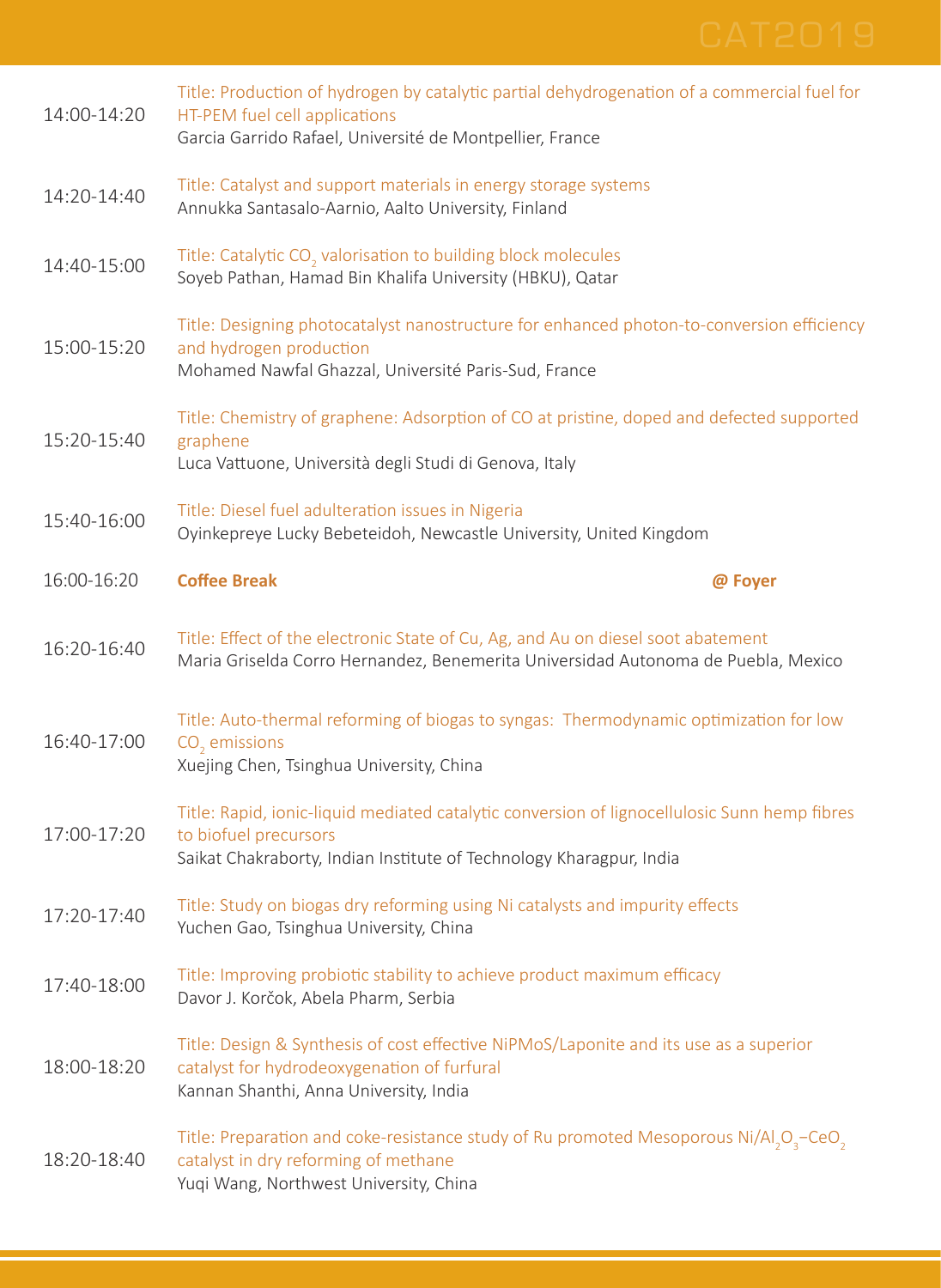

18:40-19:00 Title: Anode electrode catalyst for liquid fueled solid alkaline fuel cells (SAFCs) Gopinathan nair M Anilkumar, R&D Center, Japan

| Day 1 : September 16, 2019 (Breakout)<br>@ Atlantis2 |                                                                                                                                                                                                     |         |  |
|------------------------------------------------------|-----------------------------------------------------------------------------------------------------------------------------------------------------------------------------------------------------|---------|--|
| Sessions on:                                         | Chemical Engineering and Advances   Electrochemistry, Photoelectrochemistry<br>and Photocatalysis   Biocatalysis and Biotransformations   Homogeneous catalysis  <br>Petrochemical Engineering      |         |  |
| Session<br>Chairs:                                   | Claude De Bellefon, University of Lyon, France<br>John Zhonghua Zhu, The University of Queensland, Australia                                                                                        |         |  |
| 14:00-14:20                                          | Title: The mechanism of the base-free Ru(PTA) <sub>4</sub> Cl <sub>2</sub> catalyzed hydrogenation of CO <sub>2</sub> to<br>formic acid<br>Edward N. Brothers, Texas A&M University at Qatar, Qatar |         |  |
| 14:20-14:40                                          | Title: Structural and electrochemical study of IrO <sub>2</sub> and NiO-coated Ni Anode by atomic<br>layer deposition (ALD)<br>DJ Donn Matienzo, Industrie de Nora S.p.A, Italy                     |         |  |
| 14:40-15:00                                          | Title: Laccase-Electrospun materials as biocatalytic systems for application in<br>environmental protection<br>Jakub Zdarta, Poznan University of Technology, Poland                                |         |  |
| 15:00-15:20                                          | Title: Low-temperature synthesis and inkjet printing of photoactive TiO <sub>2</sub> on polymeric<br>substrates<br>Hesam Maleki, University of Liverpool, United Kingdom                            |         |  |
| 15:20-15:40                                          | Title: Pyrazole as a corrosion inhibitor for carbon steel in aqueous media<br>Mohamed A. Abbas, Egyptian Petroleum Research Institute, Egypt                                                        |         |  |
| 15:40-16:00                                          | Title: Using polyisobutylene-supported sulfur ligands for metal sequestering<br>Hassan Said Bazzi, Texas A&M University at Qatar, Qatar                                                             |         |  |
| 16:00-16:20                                          | <b>Coffee Break</b>                                                                                                                                                                                 | @ Foyer |  |
| 16:20-16:40                                          | Title: Inorganic oxide systems with immobilized laccase as tools for dyes decolorization<br>Katarzyna Jankowska, Poznan University of Technology, Poland                                            |         |  |
| 16:40-17:00                                          | Title: Optimal design and sensitivity analysis of Gas-solid reactor for efficient H2 storage<br>Di Wang, Northwest University, China                                                                |         |  |
| 17:00-17:20                                          | Title: The effect of ionic liquids on the photocatalytic activity of BiOX semiconductors in<br>cytostatic drug degradation<br>Ewa Maria Siedlecka, University of Gdańsk, Poland                     |         |  |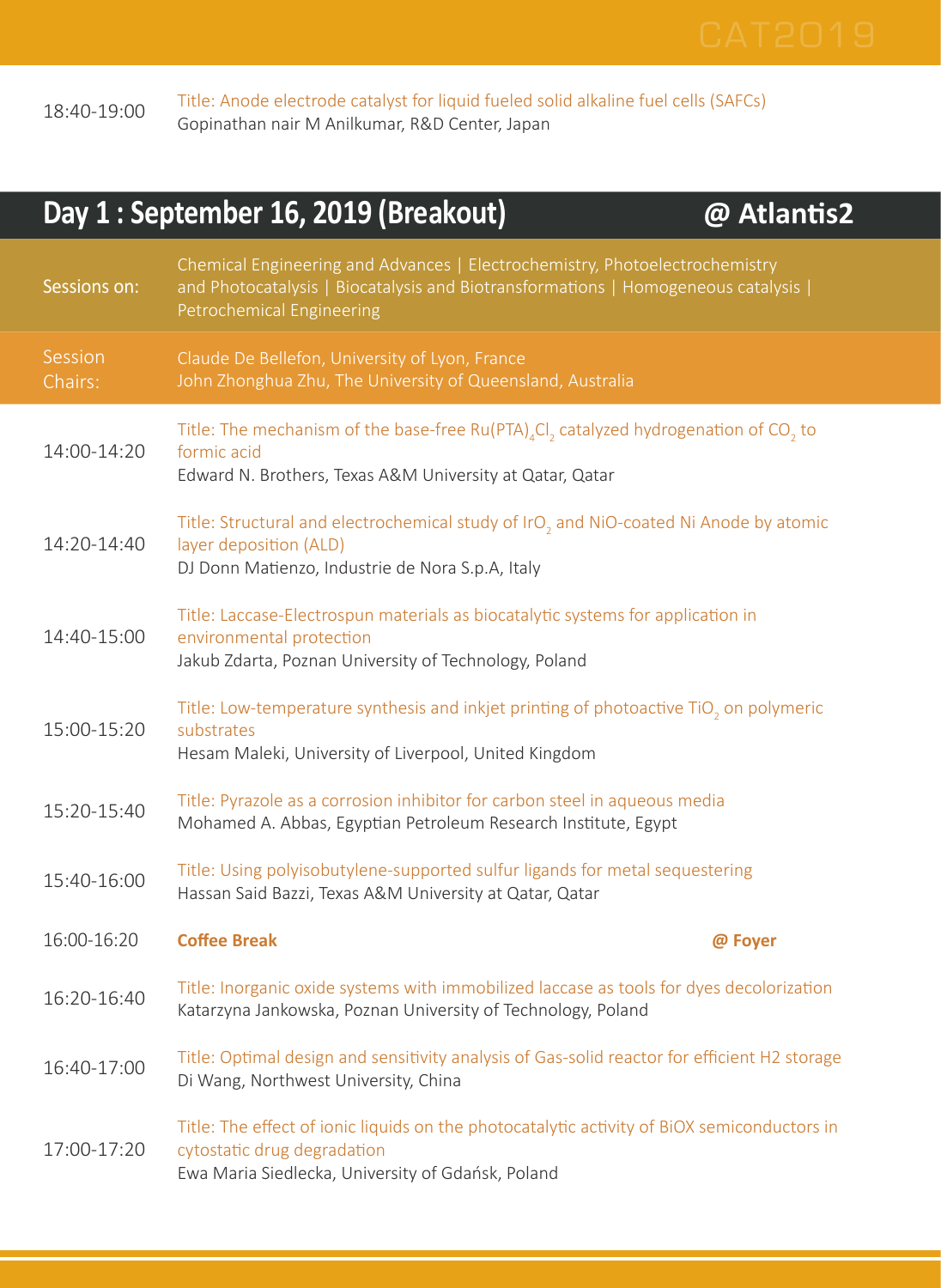| 17:20-17:40 | Title: Preparation of activated carbon derived from arecanut shell agro waste using<br>phosphoric acid catalyst: Estimation of ferets diameter<br>Abhijit Shankar Jadhav, Department of Chemical of Engineering AISSMS COE, India                 |
|-------------|---------------------------------------------------------------------------------------------------------------------------------------------------------------------------------------------------------------------------------------------------|
| 17:40-18:00 | Title: Plasma surface activation of fibers for immobilization of enzymes on conductive and<br>non-conductive textiles: Application to various processes<br>Nemeshwaree Behary, Lille University, France                                           |
| 18:00-18:20 | Title: Hydrogenation of Dibenzo-18-crown-6 ether using $\gamma$ -Al, O supported Ru-Pd and Ru-Ni<br>bimetallic nanoalloy catalysts<br>Yogeshwar R. Suryawanshi, S.V. National Institute of Technology, India                                      |
| 18:20-18:40 | Title: Thermodynamic modeling for the carbonate system na-k-hco <sub>3</sub> -co <sub>3</sub> in alkanolamines<br>solutions: An extended application for CO <sub>2</sub> scrubbing<br>Zhibao Li, University of Chinese Academy of Sciences, China |

**END OF DAY 1**

## **Day 2 : September 17, 2019 (Tuesday) @ Atlantis**

08:30-09:00 Welcome Snacks and Coffee

Moderator Cassia Boyadjian, American University of Beirut, Lebanon

## **Keynote Presentations**

| 09:00-09:40 | Title: Passivation by atomic layer deposition to increase the lifetime of Co/Al <sub>2</sub> O <sub>2</sub> catalysts in<br>the Fischer-Tropsch synthesis<br>José Antonio Díaz López, Universidad Politécnica de Madrid (UPM), Spain |         |
|-------------|--------------------------------------------------------------------------------------------------------------------------------------------------------------------------------------------------------------------------------------|---------|
| 09:40-10:20 | Title: Industrialization of (catalytic) chemistry in flow<br>Q.B. Broxterman, InnoSyn BV, The Netherlands                                                                                                                            |         |
| 10:20-11:00 | Title: Process intensification: New perspectives for Chemical Engineering<br>Eugenio Meloni, University of Salerno, Italy                                                                                                            |         |
| 11:00-11:20 | <b>Coffee Break</b>                                                                                                                                                                                                                  | @ Foyer |
| 11:20-12:00 | Title: Predictions of chemical reactivity with theoretical calculations<br>Vitalina Kukueva, Cherkassy State Technological University, Ukraine                                                                                       |         |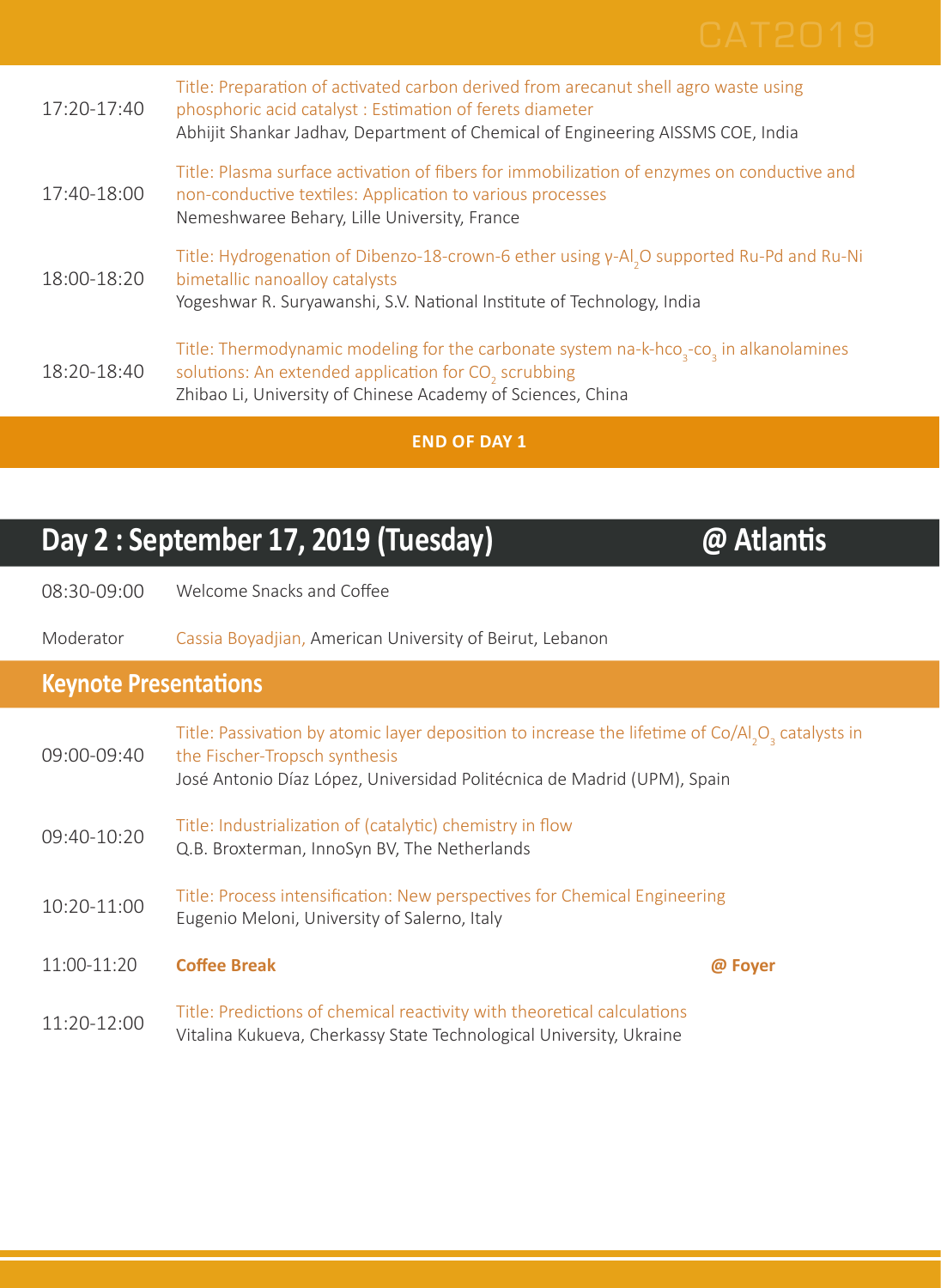| <b>Oral Presentations</b> |                                                                                                                                                                                                                                                |  |
|---------------------------|------------------------------------------------------------------------------------------------------------------------------------------------------------------------------------------------------------------------------------------------|--|
| Sessions on:              | Environmental Catalysis   Heterogeneous Catalysis   Catalysis in Nanotechnology  <br>Catalytic Materials   Catalysis and Zeolite   Recent Trends in Catalysis Research                                                                         |  |
| Session<br>Chairs:        | Q.B. Broxterman, InnoSyn BV, The Netherlands<br>Eugenio Meloni, University of Salerno, Italy<br>José Antonio Díaz López, Universidad Politécnica de Madrid (UPM), Spain                                                                        |  |
| 12:00-12:20               | Title: Photoelectrocatalytic removal of anticancer drug from water solution<br>Aleksandra Pieczyńska, University of Gdańsk, Poland                                                                                                             |  |
| 12:20-12:40               | Title: Design and fabrication of hybrid Nano-Filters for waste water remediation<br>Qurat Ul Ain Nadeem, University of Liverpool, UK                                                                                                           |  |
| 12:40-13:00               | Title: Structure & performance of Li/MgO supported molybdenum oxide for oxidative<br>cracking of N-Hexane<br>Cassia Boyadjian, American University of Beirut, Lebanon                                                                          |  |
| 13:00-14:00               | <b>Lunch Break</b><br>@ RBG Restaurant                                                                                                                                                                                                         |  |
| 14:00-14:20               | Title: The conversion of poly aromatic hydrocarbon into fine chemicals and fuels over<br>molybdenum phosphide supported on various acidic and porous materials<br>Muhammad Usman, King Fahd University of Petroleum and Minerals, Saudi Arabia |  |
| 14:20-14:40               | Title: Confinement effect of alcohols and water in MFI Zeolite from Ab Initio molecular<br>dynamics simulations<br>Mal-Soon Lee, Pacific Northwest National Laboratory, United States                                                          |  |
| 14:40-15:00               | Title: Synthesis, characterization, and application of MOF@clay composite as a visiblelight-<br>driven photocatalyst for environmental remediation<br>Radheshyam Rama Pawar, Kyushu University, Japan                                          |  |
| 15:00-15:20               | Title: Cluster beam deposition of preformed metal clusters for liquid and vapour phase<br>catalysis<br>Rongsheng Cai, Swansea University, United kingdom                                                                                       |  |
| 15:20-15:40               | Title: NMR Methods for operando analysis of heterogeneous catalytic processes<br>Mojtaba Mirdrikvand, The University of Bremen, Germany                                                                                                        |  |
| 15:40-16:00               | Title: Environment management and advancing technological processes for technical lead<br>production<br>Ahmet Haxhiaj, University of Mitrovica, Republic of Kosova                                                                             |  |
| 16:00-16:20               | <b>Coffee Break</b><br>@ Foyer                                                                                                                                                                                                                 |  |
| 16:20-16:40               | Title: Novel efficient Pd-free catalyst for Suzuki C-C coupling reaction: Green protocol<br>Mohamed Mokhtar, King Abdulaziz University, Saudi Arabia                                                                                           |  |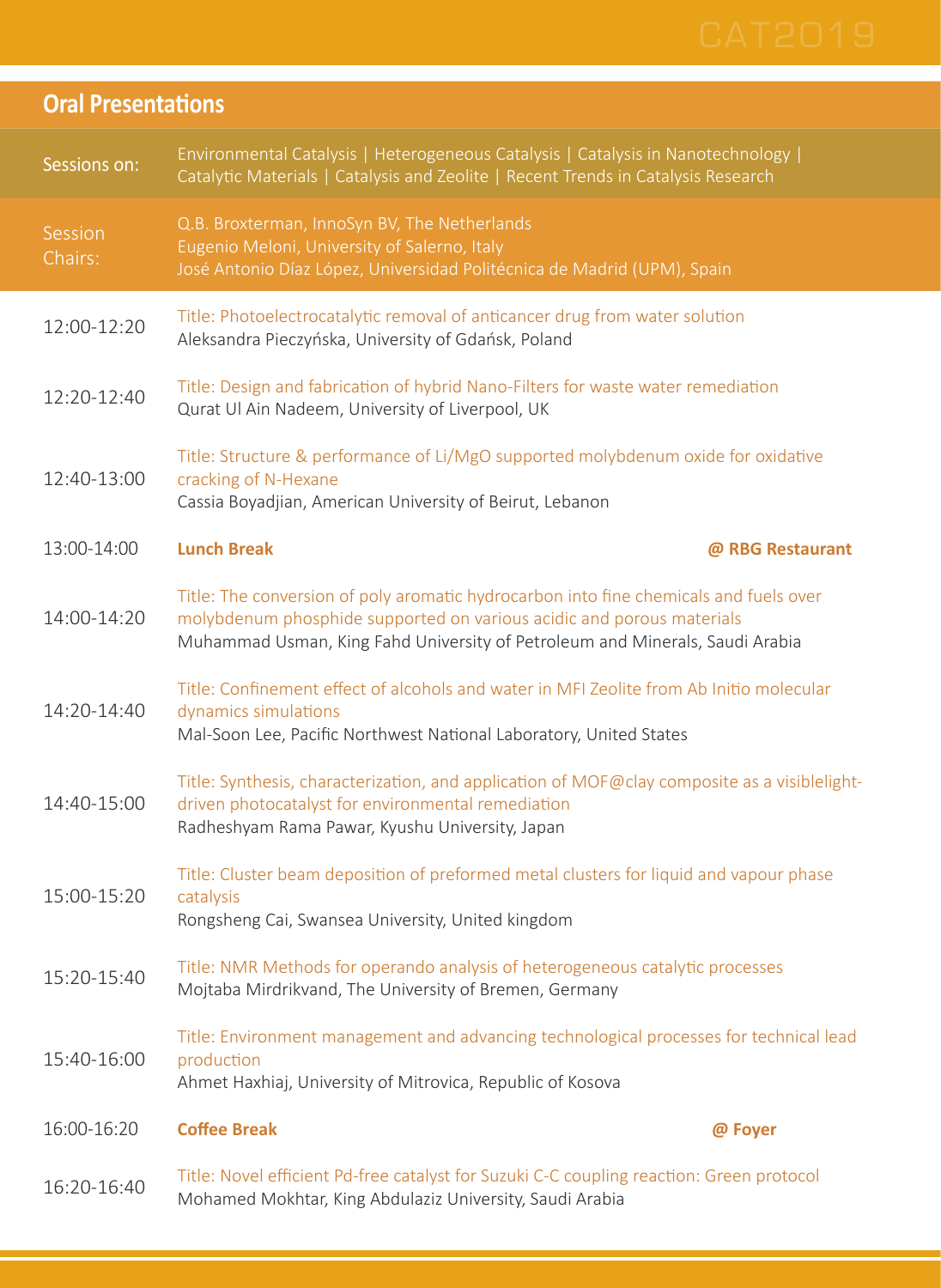| 16:40-17:00     | Title: Novel synthesis of mesoporous alumina by hydrothermal technique & their role as<br>catalyst support for valuable chemicals<br>Sujatha Parmeswaran, Veermata Jijabai Technological Institute (VJTI), India                                                    |
|-----------------|---------------------------------------------------------------------------------------------------------------------------------------------------------------------------------------------------------------------------------------------------------------------|
| 17:00-17:20     | Title: Supercritical fluids as reaction media for scalable production of carbon nanomaterials<br>Haider Hassan A. Almkhelfe, Midland Refineries Company, Iraq                                                                                                       |
| $17:20 - 17:40$ | Title:Synergistic Catalysis of nano-metal and semiconductor (metal oxides) molecular/<br>atomic-layer film coated on the support of Novel Hybird complex nano-structured Pt<br>Catalyst prepared by photochemical route<br>Jicheng Zhou, Xiangtan University, China |
| 17:40-18:00     | Title: Nanocomposites with different metals as magnetically separable nanocatalysts for<br>oxidation of aldehydes<br>Akbar Esmaeili, Islamic Azad University, Iran                                                                                                  |
| 18:00-18:20     | Title: Pd Nanoparticles supported on copper oxide prepared via microwave-Assisted<br>synthesis: An efficient catalyst for suzuki cross-coupling<br>M. A. Sadek, British University in Egypt, Egypt                                                                  |

## **16:20-17:20 Poster Presentations @ Foyer**

ether

synthesis

reduction reaction

CATPP- 001

CATPP- 002

CATPP- 003

Title: Heteropoly acid supported on silica catalyst for dehydration of methanol to dimethyl Rawan Al-Faze, University of Liverpool, United Kingdom Title: Solution plasma synthesis of catalytic carbon composite materials for oxygen Takahiro Ishizaki, Shibaura Institute of Technology, Japan Title: Diethylaminoethyl cellulose (DEAE-C): A catalyst for applications in heterocyclic

|           | Karzan K Aljaf, University of Pavia, Italy                                                                                                                                           |
|-----------|--------------------------------------------------------------------------------------------------------------------------------------------------------------------------------------|
| CATPP-004 | Title: Catalytic impact of Red Mud and metal oxides on the upgrading of fast pyrolysis<br>vapour of biomass<br>Jyoti Gupta, Xi'an Jiaotong-Liverpool University, China               |
| CATPP-005 | Title: Gas-phase hydrotreatment reactions of 2,5-Dimethylfuran using bifunctional Metal-<br><b>Acid Catalysts</b><br>Hanan. A. Althikrallah, University of Liverpool, United Kingdom |
| CATPP-006 | Title: Palladium nanocatalyst supported on chitosan and its catalytic performance in<br>Suzuki- Miyaura coupling reactions<br>Hamad M. Al-Matar, University of Kuwait, Kuwait        |
|           | Title: Synthesis of nitrogen-doped nanocarbons by solution plasma process using cyano-                                                                                               |

### CATPP- 007 aromatic molecules for catalyst of oxygen reduction reaction Ai Serizawa, Shibaura Institute of Technology, Japan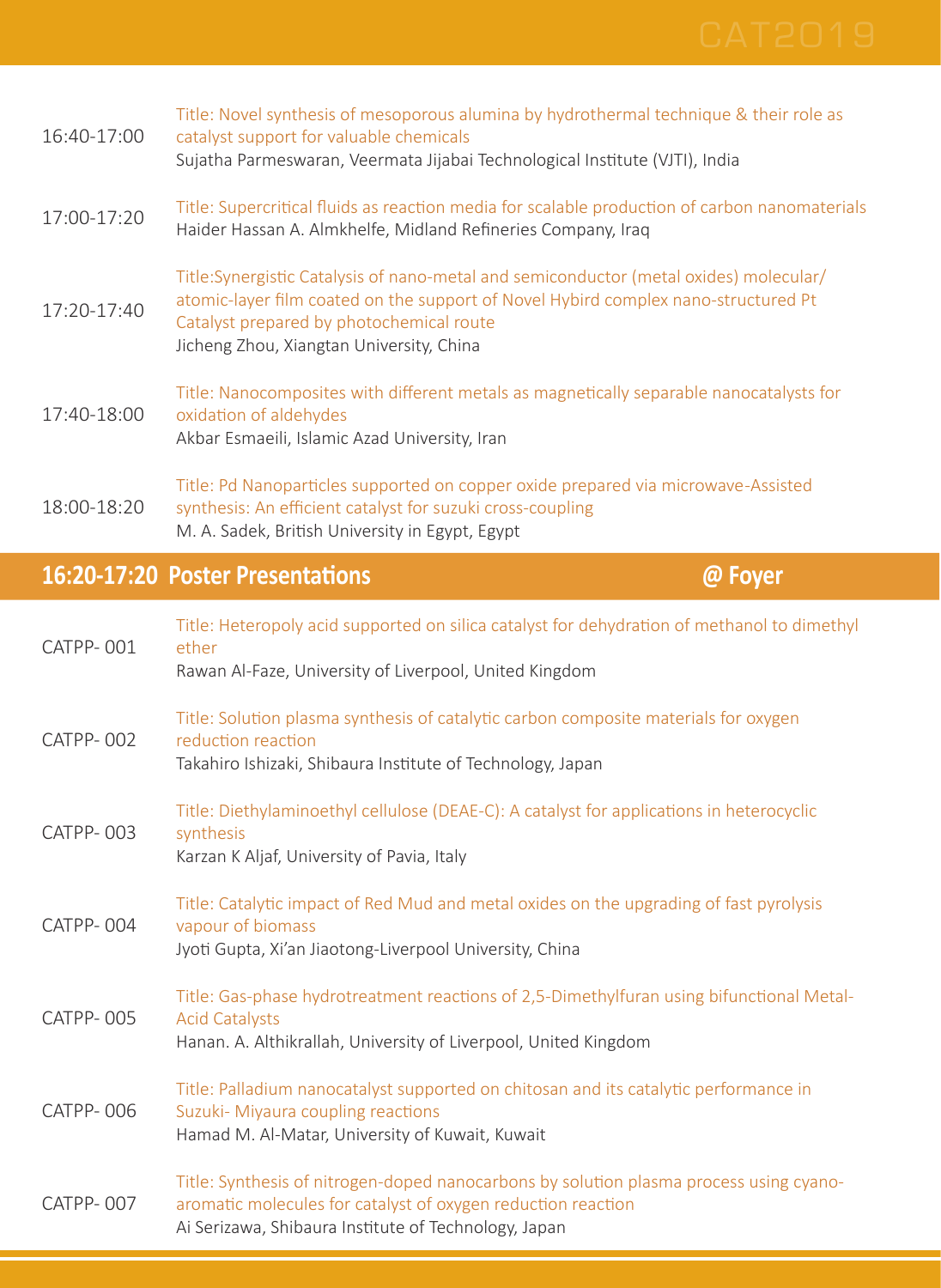| CATPP-008        | Title: Ammonia synthesis activity of nanostructured $Ni2(W, Mo)3N$ and Co <sub>3</sub> (W,Mo) <sub>3</sub> N<br>Compounds<br>S. Al Sobhi, University of Southampton, United Kingdom                                                                                 |
|------------------|---------------------------------------------------------------------------------------------------------------------------------------------------------------------------------------------------------------------------------------------------------------------|
| CATPP-009        | Title: Surface property-activity relations of Co/Sn oxide nanocatalysts evaluated using a<br>model reaction: Surface characterization study<br>Ndzondelelo Bingwa, University of Johannesburg, South Africa                                                         |
| CATPP-010        | Title: Oxidative desulfurization of diesel fuel catalyzed by carbon-supported<br>polyoxometalates<br>Reem Ghubayra, University of Liverpool, United Kingdom                                                                                                         |
| CATPP-011        | Title: Catalytic CO oxidation by Fe doped penta-graphene: A density functional study<br>Wenliang Li, Northeast Normal University, China                                                                                                                             |
| CATPP-012        | Title: Controlling the regio- and stereoselectivity of hydrosilylation reaction catalyzed by<br>platinum(0) complexes bearing bulky N-heterocyclic ligand<br>Małgorzata Bołt, Adam Mickiewicz University in Poznań, Poland                                          |
| <b>CATPP-013</b> | Title: A mechanistic investigation into N-heterocyclic carbene (NHC) catalyzed umpolung of<br>ketones and benzonitriles: is the cyano group better than the classical carbonyl group for<br>the addition of NHC?<br>Haiyan Yuan, Northeast Normal University, China |
| CATPP-014        | Title: Applying unreacted-core model analysis for delignification during a water/1-butanol<br>co-solvent treatment<br>Yuki Kawamata, Hokkaido University, Japan                                                                                                     |
| CATPP-015        | Title: Application of catalytic hydrogenation in the synthesis of hydroxylated Pillar[5]arene-<br>based Amphiphiles<br>Abdirahman A. Mohamod, University of Kuwait, Kuwait                                                                                          |
| CATPP-016        | Title: Magnetic composite for wastewater treatment and control with visible light<br>Huanling Xie, Chongqing University of Technology, China                                                                                                                        |
| CATPP-017        | Title: Activation of peroxymonosulfate by magnetic nitrogen-doped graphene for the<br>degradation of organic pollutants in water<br>Qilong Xie, Chinese Academy of Sciences, China                                                                                  |
| CATPP-018        | Title: Immobilization of bisphosphine ligands on nanomagnetite Pd/Fe <sub>3</sub> O <sub>4</sub><br>Ashouri Akram, University of Kurdistan, Iran                                                                                                                    |
| <b>CATPP-019</b> | Title: A novel design for ammonia production<br>Seyyed Mohammad Jokar, Shiraz University of Technology, Iran                                                                                                                                                        |
| CATPP-020        | Title: Cobalt aluminate-modified alumina as a carrier for cobalt in Fischer-Tropsch<br>synthesis<br>Yan Liu, Chinese Academy of Sciences, China                                                                                                                     |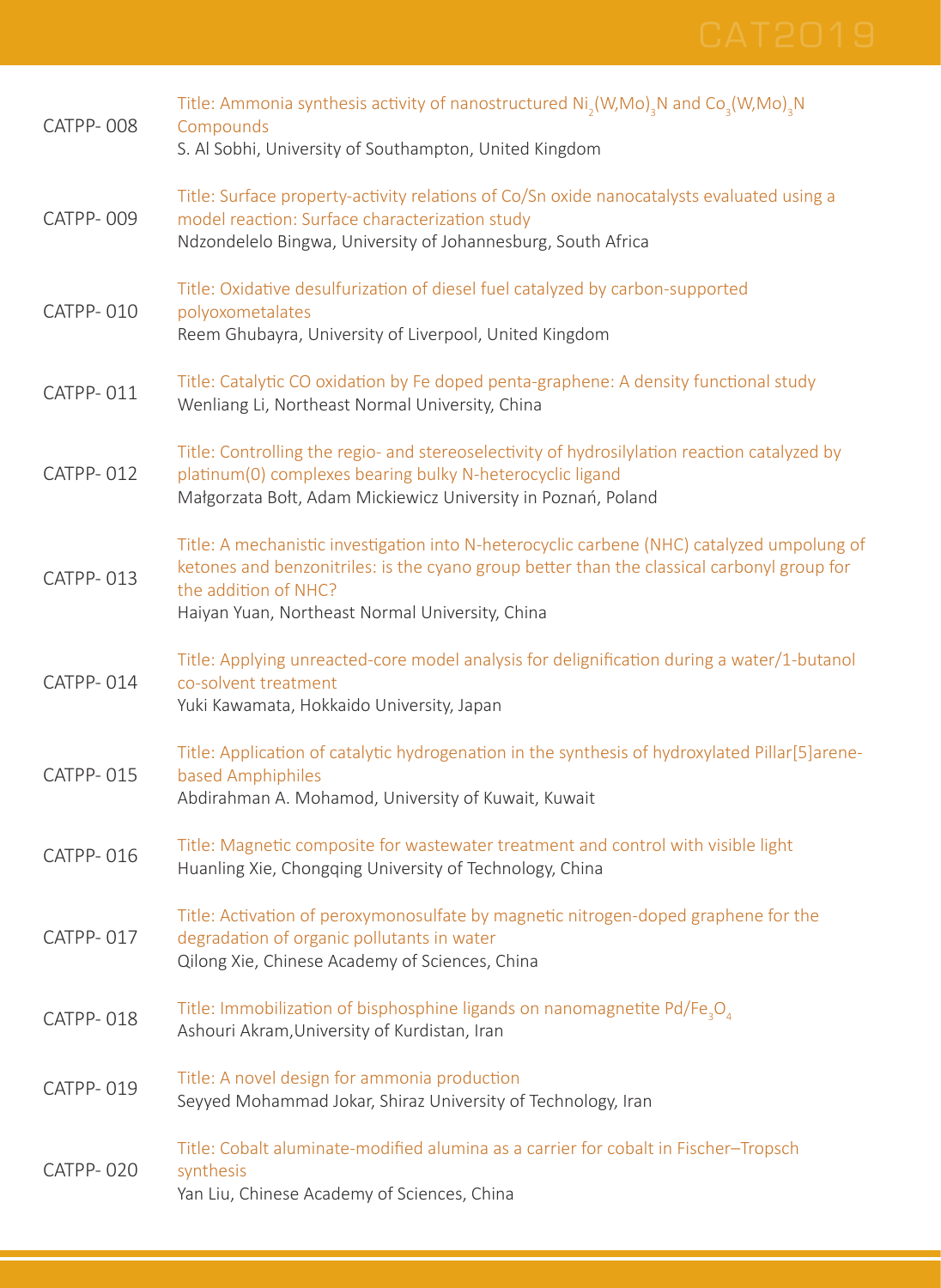|                               | <b>END OF DAY 2</b>                                                                                                                                                                                                                                    |
|-------------------------------|--------------------------------------------------------------------------------------------------------------------------------------------------------------------------------------------------------------------------------------------------------|
| CATEP-06                      | Title: Characterization of polymer-silicate composite materials<br>Nazym Zhunusbekova, Satbayev University, Kazakhstan                                                                                                                                 |
| CATEP-05                      | Title: The 3-axis portable filament winding machine embedded with wireless technology<br>Ma Quanjin, Universiti Malaysia Pahang, Malaysia                                                                                                              |
| CATEP-04                      | Title: Stereocontrolled Biocatalytic Reductions of Carbonyl Compounds<br>Ioulia Smonou, University of Crete, Greece                                                                                                                                    |
| CATEP-03                      | Title: Chemoselective Transfer Hydrogenation of Multifunctional Nitro Compouds Catalyzed<br>by Silver Nanoparticles: A Facile Synthetic Methodology towards Dihydroquinoxalin-2-ones<br>Domna Iordanidou, Aristotle University of Thessaloniki, Greece |
| CATEP-02                      | Title: The decomposition reaction of hydrogen peroxide by the model catalysts<br>Nazym Zhunusbekova, Satbayev University, Kazakhstan                                                                                                                   |
| CATEP-01                      | Title: CFD simulation of crude petroleum boiling process inside reboilers<br>Alon Davidy, Heat Transfer Researcher, Israel                                                                                                                             |
| <b>E-Poster Presentations</b> |                                                                                                                                                                                                                                                        |
| CATPP-024                     | Title: Selective catalysis reduction of NO by NH <sub>3</sub> over Co/Cr-Ce catalysis at mid-low<br>temperature<br>Zhihang Chen, Guangdong Key Lab of Water & Air Pollution Control, China                                                             |
| CATPP-023                     | Title: Activation of CO on Cobalt catalyst supported on $AI_2O_3$ : Promoted by Ru<br>Dekui Sun, Chinese Academy of Sciences, China                                                                                                                    |
| CATPP-022                     | Title: Fatty acid methyl ester analysis of olive oil degraded by Pseudomonas fluorescens<br>and enzymatic characterisation of the lipase<br>Popoola Bukola Margaret, Ajayi Crowther University, Nigeria                                                |
| CATPP-021                     | Title: SiC thin films loaded Cu as a visible light responsive photocathode for the<br>photoelectroreduction of CO <sub>2</sub><br>KACI Samira, Research Center on Semiconductor Technology for Energetic, Algeria                                      |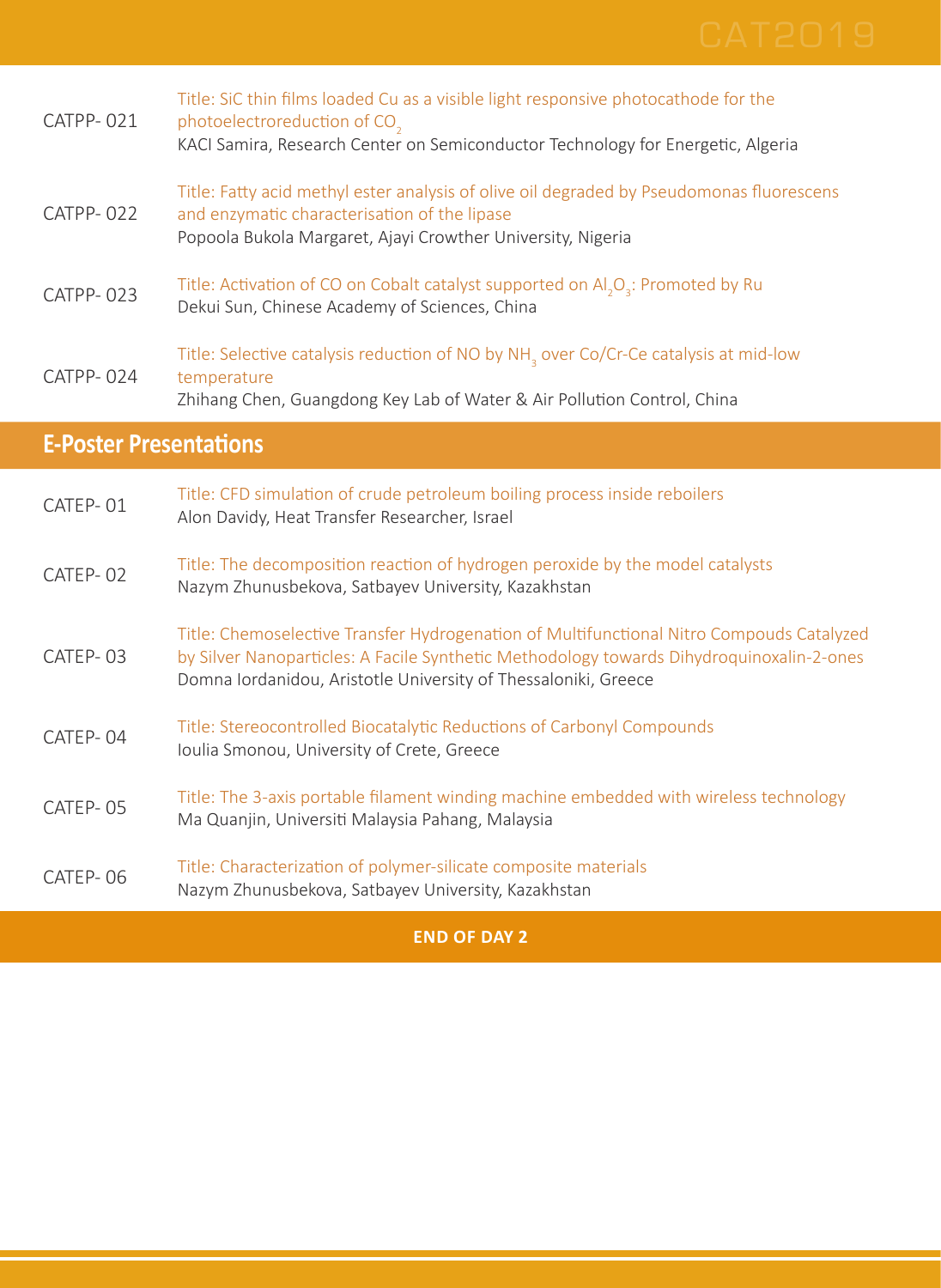$@$  Atlantis

08:30-09:00 Welcome Snacks and Coffee

Moderator Yogeshwar R. Suryawanshi, S.V. National Institute of Technology, India

## **Keynote Presentations**

| <b>Special Talk</b> |                                                                                                                                                                                                                                |         |
|---------------------|--------------------------------------------------------------------------------------------------------------------------------------------------------------------------------------------------------------------------------|---------|
| 11:00-11:20         | Coffee break                                                                                                                                                                                                                   | @ Foyer |
| 10:20-11:00         | Title: Structurally- dimensional effects in selective heterogeneous catalysis of renewable<br>biomass into important products of petrochemistry<br>M.V.Tsodikov, A.V.Topchiev Institute of Petrochemical Synthesis RAS, Russia |         |
| $09:40-10:20$       | Title: Ultrathin iron-cobalt oxides nanosheets as highly active electrocatalyst for water<br>splitting<br>John Zhonghua Zhu, The University of Queensland, Australia                                                           |         |
| $09:00-09:40$       | Title: In situ magic angle spinning NMR: A powerful tool for catalyst research<br>Jian Zhi Hu, Pacific Northwest National Laboratory, USA                                                                                      |         |

|                    | Title: Textual differences between the engineering research article (RA) and its subsequent |
|--------------------|---------------------------------------------------------------------------------------------|
| 11:20-11:40 poster |                                                                                             |

Tharwat Mohamed EL-Sayed EL-Sakran, American University of Sharjah, UAE

## **Oral Presentations**

| Sessions on:       | Synthetic Chemistry Techniques   Green and sustainable chemistry   Nuclear Chemistry<br>Radiochemistry   Analytical methodologies   Organometallics and Catalysis   Fluid Mechanics  <br><b>Catalysis and Applications</b>         |  |
|--------------------|------------------------------------------------------------------------------------------------------------------------------------------------------------------------------------------------------------------------------------|--|
| Session<br>Chairs: | Jian Zhi Hu, Pacific Northwest National Laboratory, USA<br>M.V.Tsodikov, A.V.Topchiev Institute of Petrochemical Synthesis RAS, Russia                                                                                             |  |
| 11:40-12:00        | Title: Dynamics of flow pattern in standard mixing vessel stirred by pitched blade turbine<br>Tomáš Brůha, Institute of Termomechanics, Czech Republic                                                                             |  |
| 12:00-12:20        | Title: A prospective life-cycle assessment (LCA) of monomer synthesis: Comparison of<br>biocatalytic and oxidative chemistry<br>Marie A.F. Delgove, Aachen-Maastricht Institute for Biobased Materials (AMIBM), The<br>Netherlands |  |
|                    | Title: Design and application of virus imprinted polymer (VIP) for the rapid and selective                                                                                                                                         |  |

12:20-12:40 detection of Foot-and-Mouth Disease Virus (FMDV) Rasha Mohamed El Nashar, Cairo University, Egypt

## 12:40-13:00 Title: A Novel synthesis of thiolato and phenoxo platinum (II) complexes by using phase transfer catalysis Ja'afar K. Jawad, Dean in the International University of Erbil, Iraq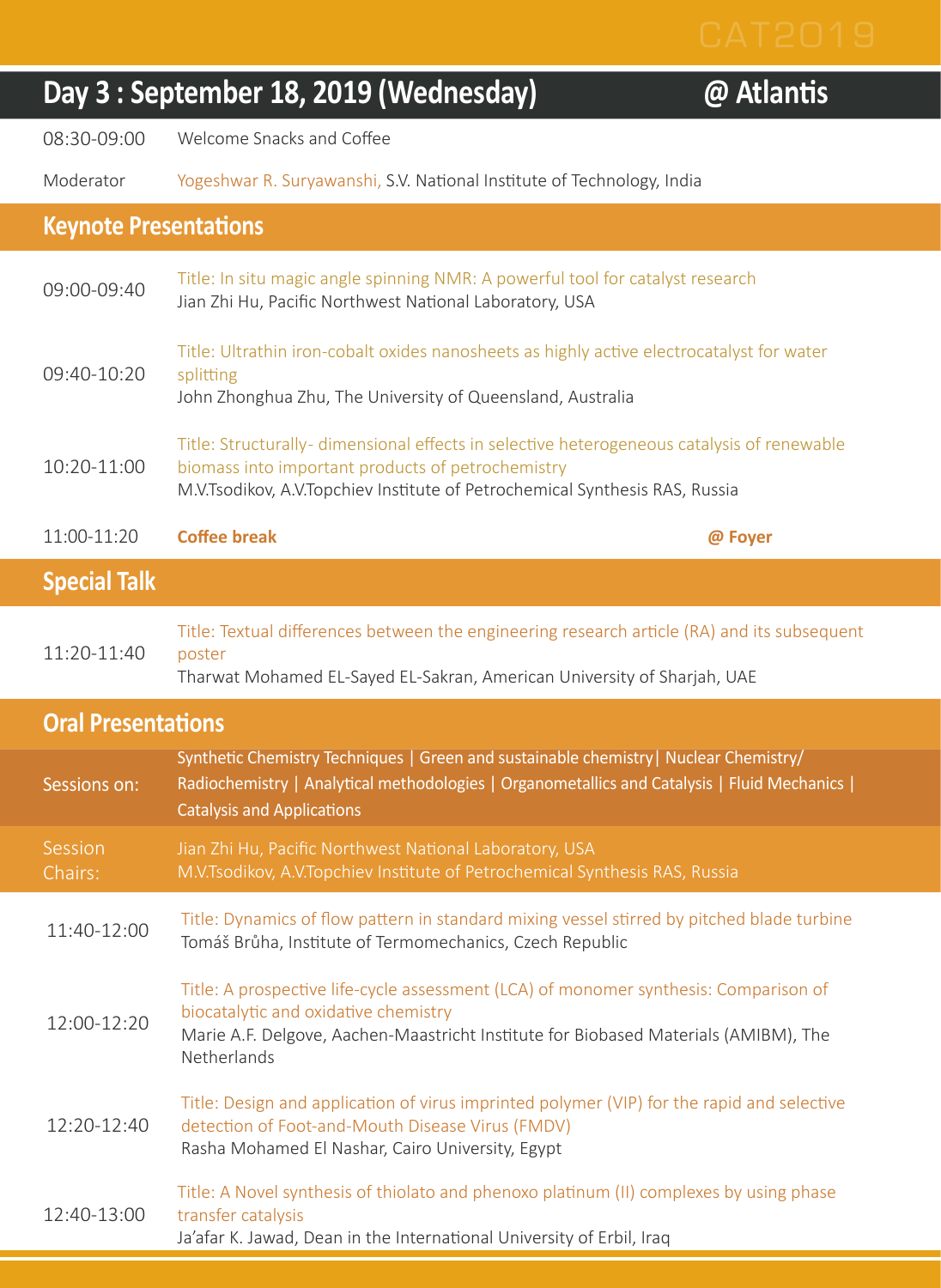| 13:00-14:00 | <b>Lunch Break</b>                                                                                                                                                                                                                                                                                                             | @ RBG Restaurant |  |
|-------------|--------------------------------------------------------------------------------------------------------------------------------------------------------------------------------------------------------------------------------------------------------------------------------------------------------------------------------|------------------|--|
| 14:00-14:20 | Title: Palladium-catalyzed ß-C(sp3)-H arylation of weinreb amides via acidic ligands<br>Guanghui An, Heilongjiang University, China                                                                                                                                                                                            |                  |  |
| 14:20-14:40 | Title: Energy flux from the sun and the greenhouse gases in the infrared to the earth<br>harvested as boson-supply in platinum-fullerene compound material and as source of<br>electrons for electrical applications<br>Hans Wilfried Peter Koops, HaWilKo GmbH, Ernst Ludwig Strasse, Ober-Ramstadt,<br>Germany, CEO, Germany |                  |  |
| 14:40-15:00 | Title: Ozonation in a Multi-Orifice oscillatory baffled column<br>Marco Paulo Gomes Sousa Lucas, Universidade de Trás-os-Montes e Alto Douro, Portugal                                                                                                                                                                         |                  |  |
| 15:00-15:20 | Title: <sup>51</sup> V-NMR chemical shifts and analyses of vanadium complex catalysts: A Cooperation<br>of QC calculation and MLR analysis<br>Masahiko Hada, Tokyo Metropolitan University, Japan                                                                                                                              |                  |  |
| 15:20-15:40 | Title: Towards a transient multi-site kinetic model of cu-chabazite for NH <sub>3</sub> -SCR linked to the<br>active site hydrothermal aging kinetics<br>Can Erkey, Koç University, Turkey                                                                                                                                     |                  |  |
| 15:40-16:00 | Title: Noble and base-metal nanoparticles supported on mesoporous metal oxides:<br>Efficient catalysts for the selective hydrogenation of levulinic acid to $\gamma$ -valerolactone<br>Matumuene Joe Ndolomingo, University of Johannesburg, South Africa                                                                      |                  |  |
| 16:00-16:20 | <b>Coffee Break</b>                                                                                                                                                                                                                                                                                                            | @ Foyer          |  |
| 16:20-16:40 | Title: Cobalt ion species in water as an active homogeneous catalyst for oxidative<br>decomposition of ammonium ion with ozone<br>Haruka Aihara, Japan Atomic Energy Agency, Japan                                                                                                                                             |                  |  |
| 16:40-17:00 | Title: Palladium/carbon nanotubes/charcoal hybrid composite and its catalytic behavior in<br>the hydrogenation of trans-cinnamaldehyde<br>Elaine Yoshiko Matsubara, University of São Paulo, Brazil                                                                                                                            |                  |  |
| 17:00-17:20 | Title: Organocatalyzed domino reactions for asymmetric organic synthesis<br>Bhoopendra Tiwari, Centre of Biomedical Research, India                                                                                                                                                                                            |                  |  |
| 17:20-17:40 | Title: Chemical engineering and the new generation of multi-purpose catalyst test setup<br>with investigation of the catalytic process of MeOH to light olefin<br>Arash Goshtasbi Asl, Technology Consultant, DFK Company, Iran                                                                                                |                  |  |
| 17:40-18:00 | Title: Synthesis and characterization of catalysts based on Pd-Ni bimetallic nanoparticles<br>Sana Kabdrakhmanova, Kazakh National Research Technical University, Kazakhstan                                                                                                                                                   |                  |  |

## **\*\*\*END NOTE\*\*\***

PS: Please be informed that there may be slight change in the program for any reasons. So, be available in the hall on whole day of your presentation